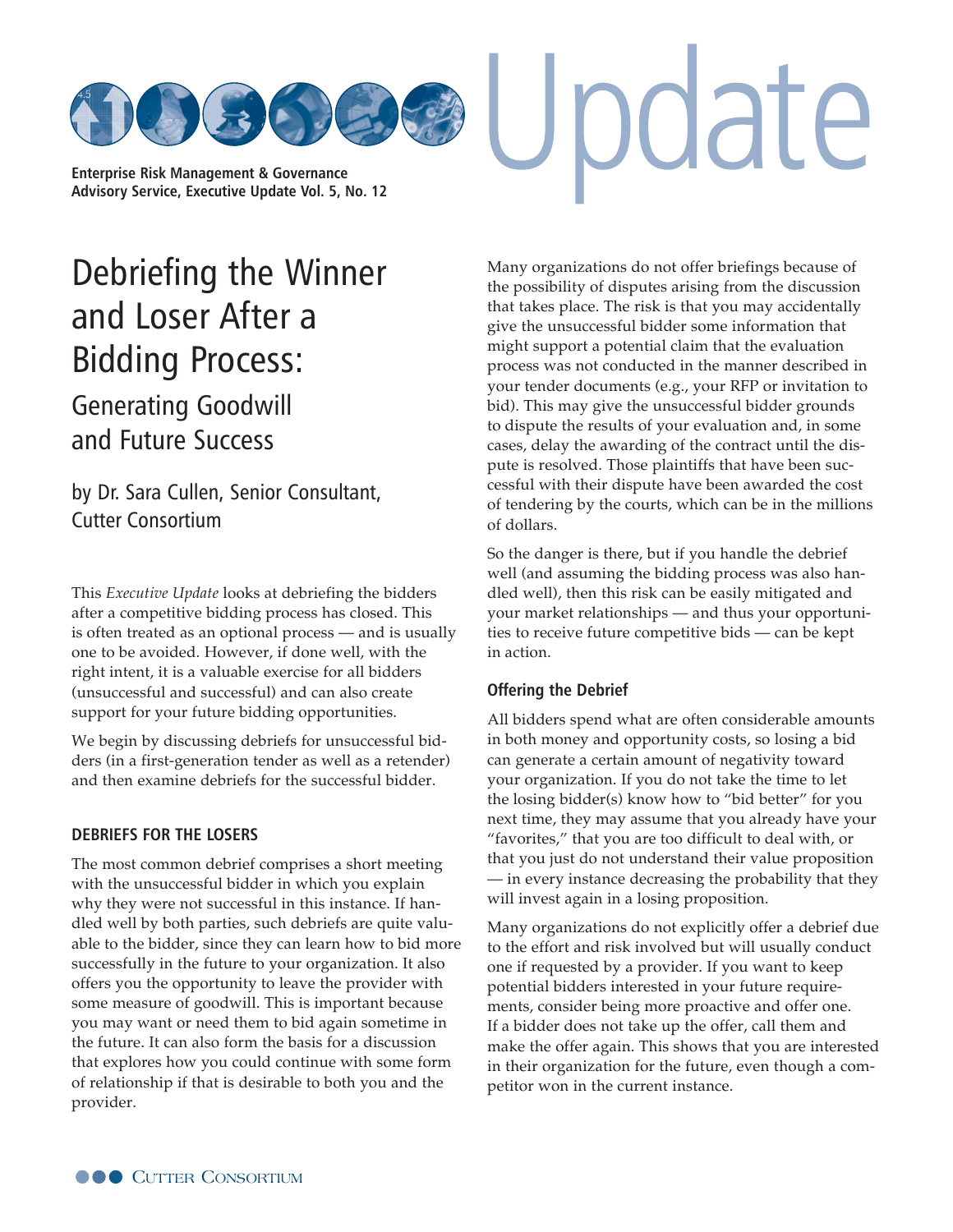# **Running the Debrief**

If you do conduct a debrief, you should have at least two representatives from your organization present at the meeting to corroborate the details of the discussion that took place. More importantly, if a debrief becomes dysfunctional and one person gets caught up in an argument, starts to justify the winner, or defends the evaluation, the other person can either return the debriefing to a professional level or end it at that point.

Apart from the risk of dispute over the evaluation results, a debrief can be emotional and upsetting for both parties, regardless of whether it is handled well or not. The key to making it as painless as possible is to not permit the unsuccessful bidders to debate your results, not to allow the provider to give any explanations of their bid, and not to allow any debate of how your evaluation team interpreted any bid (whether successful or not). Merely provide a scripted, rehearsed, and high-level explanation of the perceived strengths and weaknesses of the specific provider's bid. Do not refer to any other bid. However, always phrase and deliver the information in a way that encourages them to bid again, should the opportunity arise.

The best way to do this is to write a letter to the unsuccessful bidder and have that reviewed by the evaluation team and perhaps a probity/legal advisor. You then use this letter as your script, and by all means, send it to them to confirm your discussion.

It is not uncommon to record the debrief as well, especially if you have concerns that the conversation may be interpreted differently than intended or called into question. But this is only where you believe a dispute could occur.

## **Debriefing Unsuccessful Bidders in a Retender**

Unfortunately for bidders in retender situations, statistically, the incumbent providers tend to win the bulk of the work put to retender most of the time. This is because of the inherent costs of switching providers, which includes the cost of disengaging the incumbent, transitioning in the winner, and the handovers of work, assets, and documentation between the two providers.

It can be very difficult to justify to others why an incumbent won, as most unsuccessful bidders will construe the retender exercise as really just a form of negotiation with the incumbent to get a better deal at the unsuccessful bidders' expense. Your intent to switch if a better deal came along may have been genuine, but in most cases, the client organization would have done little to minimize the switching costs that need to be borne by all three parties and thus stacked the probability of win to the incumbent provider.

In these cases, the degree of negativity can be quite strong, and this can seriously affect your ability to get good bids should you ever want to retender the contract again. Accordingly, this debrief will be a very delicate exercise indeed.

If you have any known future opportunities for them, it would be imperative to frame the discussion toward a "we want you to bid and here's how to do it better for us" type of dialogue. This moves the discussion away from their failed bid (which may have been a particularly ugly exercise) and into one of future opportunities.

If there is no known scope for them in the future, the only way to leave them with a measure of goodwill is to show appreciation for their efforts, discuss the positives in their bid (while being cognizant that it was not enough to win in this instance), and wish them every success in the future. Even this small gesture will do more than doing nothing at all.

## **DEBRIEFS FOR THE WINNER**

The winner will gain a lot from a debrief. First, you can point out why they won. In most cases, this will be different from why they thought they won. It always surprises me as to the extent of difference between the actual reasons they won and the guesses the winner makes.

Removing the guesswork will help you make sure your expectations will be met by making them explicit to the provider. For example, say that you were very pleased with a particular solution that offers a good fit to your particular requirements. In highlighting this and letting

The *Executive Update* is a publication of the Enterprise Risk Management & Governance Advisory Service. ©2008 by Cutter Consortium. All rights reserved. Unauthorized reproduction in any form, including photocopying, faxing, image scanning, and downloading electronic copies, is against the law. Reprints make an excellent training tool. For information about reprints and/or back issues of Cutter Consortium publications, call +1 781 648 8700 or e-[mail service@cutter.com.](mailto:service@cutter.com)